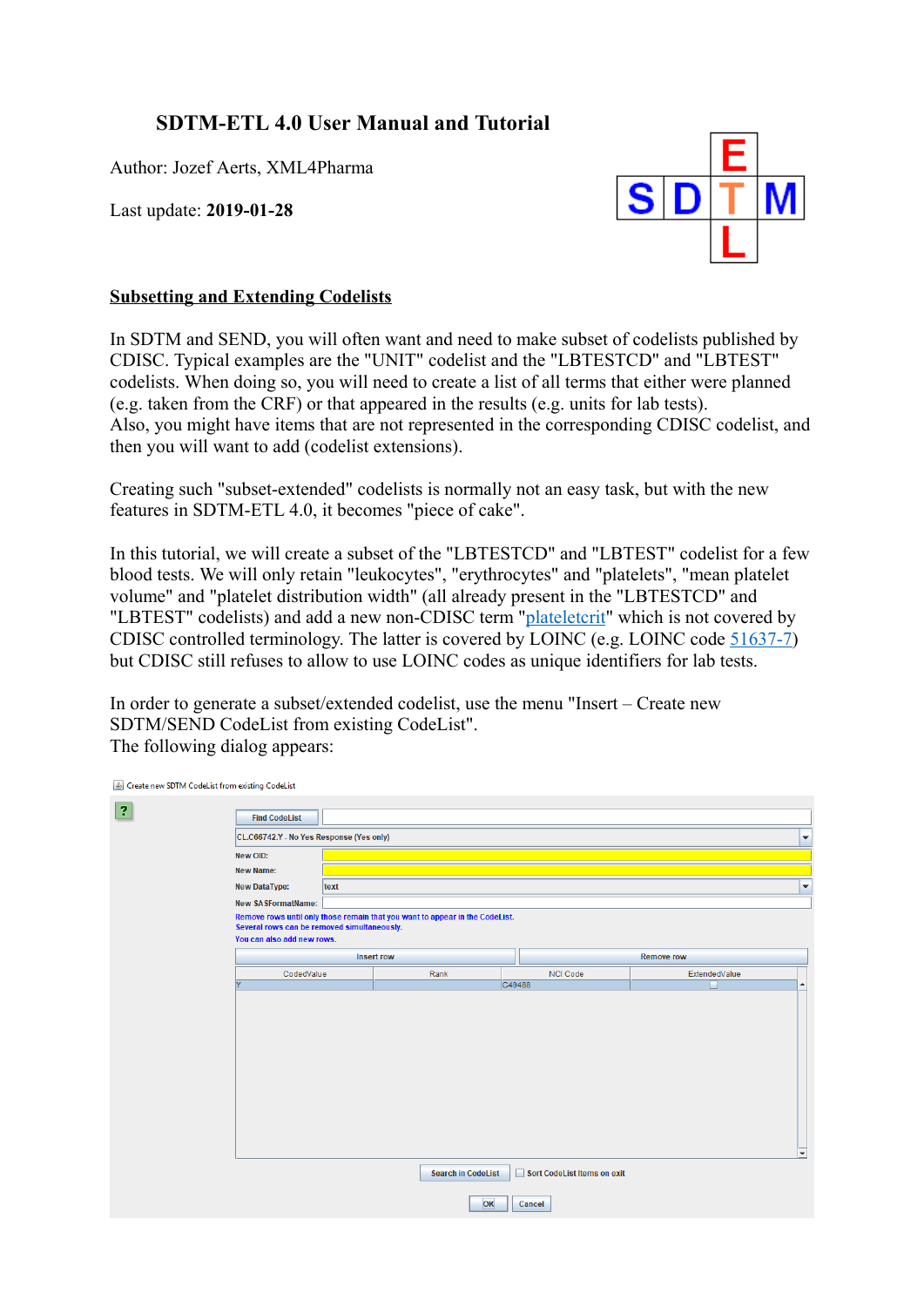You can then search for the codelist. In our case, we use the field and button "Find CodeList" using the search term "laboratory":

| <b>Find CodeList</b>                     | laboratory |
|------------------------------------------|------------|
| CL.C66742.Y - No Yes Response (Yes only) |            |
| New OID:                                 |            |
| New Name:                                |            |
| <b>Naue Data Tuppe</b>                   |            |

When clicking "Find CodeList", we first find:

| <b>Find CodeList</b>                        | laboratory |                                                                              |        |                 |        |  |
|---------------------------------------------|------------|------------------------------------------------------------------------------|--------|-----------------|--------|--|
|                                             |            | CL.C102580.LBSTRESC - Laboratory Test Standard Character Result              |        |                 |        |  |
| New OID:                                    |            | CL.C102580.LBSTRESC.SUBSET                                                   |        |                 |        |  |
| New Name:                                   |            | Laboratory Test Standard Character Result subset                             |        |                 |        |  |
| <b>New DataType:</b>                        | text       |                                                                              |        |                 |        |  |
| <b>New SASFormatName:</b>                   |            |                                                                              |        |                 |        |  |
| Several rows can be removed simultaneously. |            | Remove rows until only those remain that you want to appear in the CodeList. |        |                 |        |  |
| You can also add new rows.                  |            |                                                                              |        |                 |        |  |
|                                             |            | <b>Insert row</b>                                                            |        |                 | Remove |  |
| CodedValue                                  |            | Rank                                                                         |        | <b>NCI Code</b> |        |  |
| <b>BORDERLINE</b>                           |            |                                                                              | C14157 |                 |        |  |
| <b>INDETERMINATE</b>                        |            |                                                                              | C48658 |                 |        |  |
| <b>INVALID</b>                              |            | C50913                                                                       |        |                 |        |  |
| <b>NEGATIVE</b>                             |            |                                                                              | C38757 |                 |        |  |
| <b>POSITIVE</b>                             |            |                                                                              | C38758 |                 |        |  |
|                                             |            |                                                                              |        |                 |        |  |

But this is not the one we want. Again clicking "Find CodeList" leads to the codelist that we want to subset: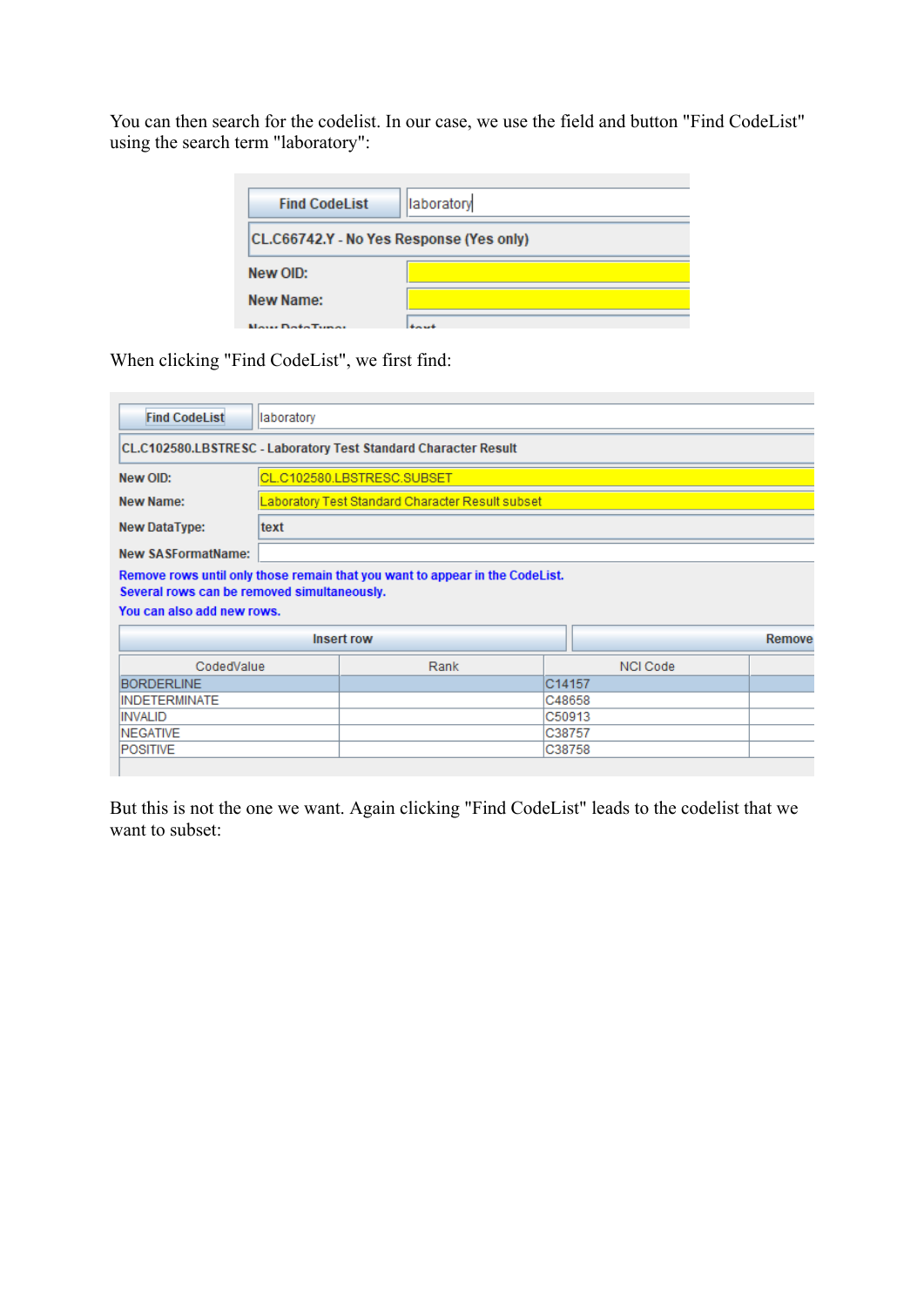| <b>Find CodeList</b><br>laboratory          |         |                                                                              |                 |  |  |  |  |
|---------------------------------------------|---------|------------------------------------------------------------------------------|-----------------|--|--|--|--|
| CL.C65047.LBTESTCD - Laboratory Test Code   |         |                                                                              |                 |  |  |  |  |
| New OID:                                    |         | CL.C65047.LBTESTCD.SUBSET                                                    |                 |  |  |  |  |
| New Name:                                   |         | Laboratory Test Code subset                                                  |                 |  |  |  |  |
| <b>New DataType:</b>                        | text    |                                                                              |                 |  |  |  |  |
| <b>New SASFormatName:</b>                   |         |                                                                              |                 |  |  |  |  |
| Several rows can be removed simultaneously. |         | Remove rows until only those remain that you want to appear in the CodeList. |                 |  |  |  |  |
| You can also add new rows.                  |         |                                                                              |                 |  |  |  |  |
|                                             |         | <b>Insert row</b>                                                            |                 |  |  |  |  |
| CodedValue                                  |         | Rank                                                                         | <b>NCI Code</b> |  |  |  |  |
| A1AGLP                                      | C100429 |                                                                              |                 |  |  |  |  |
| A1ANTRYP<br>C80167                          |         |                                                                              |                 |  |  |  |  |
| A1MCREAT                                    |         |                                                                              | C100462         |  |  |  |  |
| A1MICG                                      | C100461 |                                                                              |                 |  |  |  |  |
| <b>AOMAOO</b><br>000400                     |         |                                                                              |                 |  |  |  |  |

As you however see, most of the codes are not very well understandable, so it will be very hard to find the ones we need. This is due to the fact that CDISC publishes most of the codelists just as "enumerated" lists, without the human-readable "decode". In such cases, the "code" and "decode" are usually connected by the "NCI code".

Each of the entries in the table has a tooltip showing the decode (retrieved by using the NCI code):

|                 | CodedValue                    | Rank |
|-----------------|-------------------------------|------|
| A1AGLP          |                               |      |
| <b>A1ANTRYP</b> |                               |      |
| A1MCREAT        |                               |      |
| A1MICG          | A1ANTRYP: Alpha-1 Antitrypsin |      |
| A2MACG          |                               |      |
| <b>AAMAPAC</b>  |                               |      |
| <b>AAMBTAC</b>  |                               |      |

But even then, it would be very difficult to quickly find a code like for "erythrocytes".

Therefore, when such an "enumerated" codelist is found, and there is a corresponding codelist with "decodes" (this will usually be the case for pairs of "TESTCD"-"TEST" codelists), the system will ask you: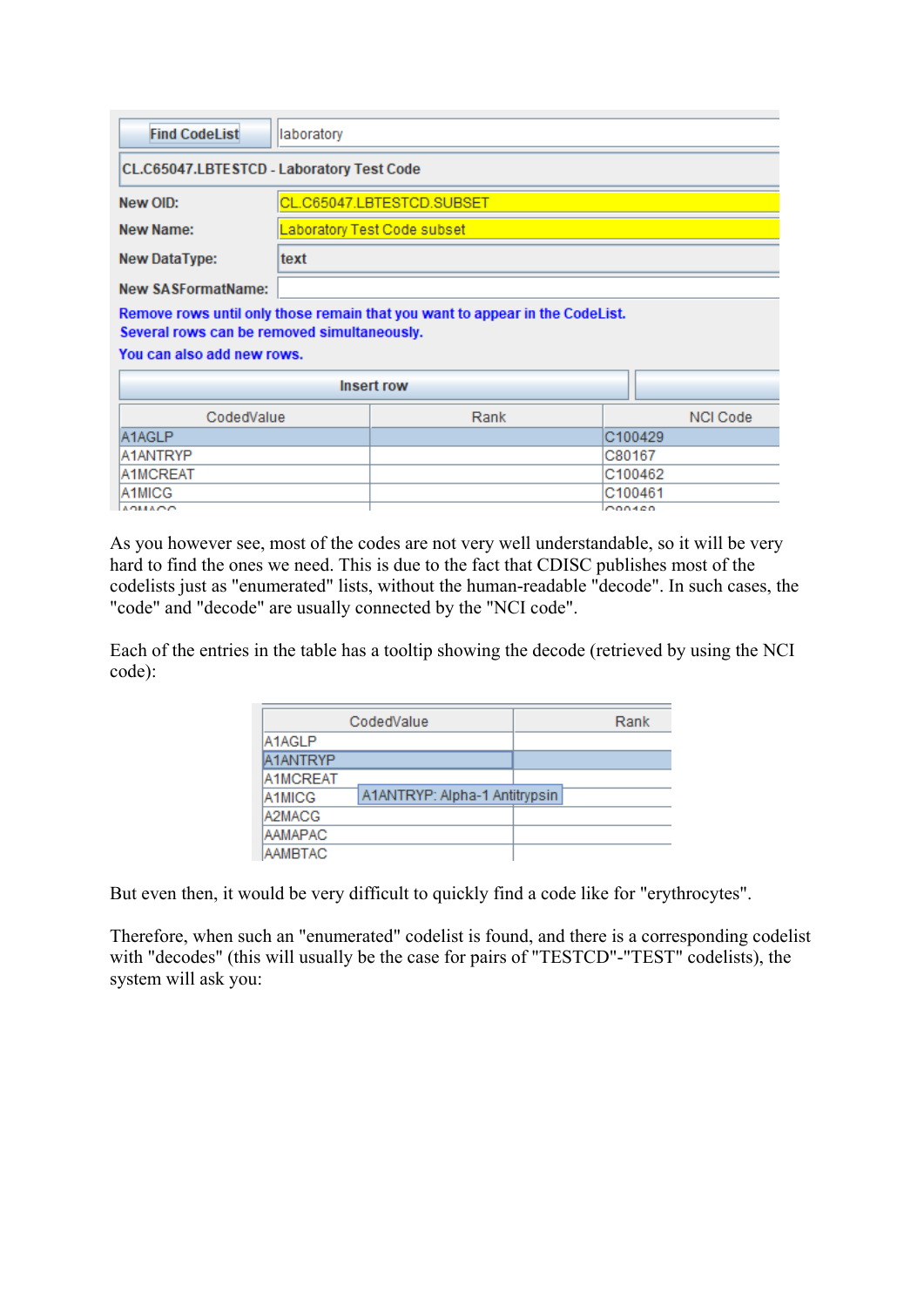| <b>Find CodeList</b><br>laboratory     |                                                  |                                                                                                                                     |  |  |  |  |
|----------------------------------------|--------------------------------------------------|-------------------------------------------------------------------------------------------------------------------------------------|--|--|--|--|
|                                        | <b>CL.C65047.LBTESTCD - Laboratory Test Code</b> |                                                                                                                                     |  |  |  |  |
| New OID:<br>Use decodes<br>×           |                                                  |                                                                                                                                     |  |  |  |  |
| New Name:                              | ?                                                | A corresponding codelist named                                                                                                      |  |  |  |  |
| <b>New DataType:</b>                   |                                                  | <b>Laboratory Test Name</b><br>contains the 'decoded' values for the current codelist.                                              |  |  |  |  |
| <b>New SASForma</b>                    |                                                  |                                                                                                                                     |  |  |  |  |
| <b>Remove rows u</b><br>Several rows c |                                                  | Do you want to use the 'decodes' from this corresponding codelist<br>to be used in the generation of the current (subset) codelist? |  |  |  |  |
| You can also ad                        |                                                  | (this has major advantages when searching and selecting items)                                                                      |  |  |  |  |
|                                        |                                                  | Yes<br>No                                                                                                                           |  |  |  |  |

When clicking "OK", the "decodes" will be retrieved and also be presented and made "searchable". In our case this leads to:

| <b>Find CodeList</b><br>laboratory                                        |                                        |                                                                              |         |                 |               |   |  |
|---------------------------------------------------------------------------|----------------------------------------|------------------------------------------------------------------------------|---------|-----------------|---------------|---|--|
| CL.C65047.LBTESTCD - Laboratory Test Code<br>▼                            |                                        |                                                                              |         |                 |               |   |  |
| New OID:                                                                  | CL.C65047.LBTESTCD.SUBSET              |                                                                              |         |                 |               |   |  |
| <b>New Name:</b>                                                          |                                        | Laboratory Test Code subset                                                  |         |                 |               |   |  |
| <b>New DataType:</b>                                                      | text                                   | ▼                                                                            |         |                 |               |   |  |
| <b>New SASFormatName:</b>                                                 |                                        |                                                                              |         |                 |               |   |  |
| Several rows can be removed simultaneously.<br>You can also add new rows. |                                        | Remove rows until only those remain that you want to appear in the CodeList. |         |                 |               |   |  |
|                                                                           | <b>Insert row</b><br><b>Remove row</b> |                                                                              |         |                 |               |   |  |
| CodedValue                                                                | Language                               | Decode                                                                       | Rank    | <b>NCI Code</b> | ExtendedValue |   |  |
| A1AGLP                                                                    |                                        | Alpha-1 Acid Glycoprotein                                                    |         | C100429         |               | ▲ |  |
| <b>A1ANTRYP</b>                                                           |                                        | Alpha-1 Antitrypsin                                                          |         | C80167          |               |   |  |
| A1MCREAT                                                                  |                                        | Alpha-1 Microglobulin/Creatinine                                             |         | C100462         |               |   |  |
| A <sub>1</sub> MICG                                                       |                                        | Alpha-1 Microglobulin                                                        |         | C100461         |               |   |  |
| A2MACG                                                                    |                                        | Alpha-2 Macroglobulin                                                        |         | C80168          |               |   |  |
| <b>AAMAPAC</b>                                                            |                                        | Alpha-Aminoadipic Acid                                                       |         | C154761         |               |   |  |
| <b>AAMBTAC</b>                                                            |                                        | Alpha-Aminobutyric Acid                                                      |         | C154759         |               |   |  |
| AAP                                                                       |                                        | Alanine Aminopeptidase                                                       |         | C100430         |               |   |  |
| <b>ABNCE</b>                                                              |                                        | Abnormal Cells                                                               |         | C111124         |               |   |  |
| <b>ABNCECE</b>                                                            |                                        | Abnormal Cells/Total Cells                                                   |         | C150835         |               |   |  |
| <b>ABNCELE</b>                                                            |                                        | Abnormal Cells/Leukocytes                                                    | C150834 |                 |               |   |  |
| ABO                                                                       |                                        | C125939<br><b>ABO Blood Group</b>                                            |         |                 |               |   |  |
| ABOA1                                                                     |                                        | <b>ABO A1 Subtype</b>                                                        | C135397 |                 |               |   |  |
| <b>ACANT</b>                                                              |                                        | Acanthocytes                                                                 |         | C74699          |               |   |  |
| <b>ACANTRBC</b>                                                           |                                        | Acanthocytes/Ervthrocytes                                                    |         | C74633          |               |   |  |

Remark that an additional column "Decode" appears containing the corresponding "test name" which comes from the "LBTEST" codelist.

Depending on your system configuration and the way the codelists have been installed, it may be that the "LBTESTCD" codelist DOES already contain the "decodes", so that this step is not necessary.

It now becomes easy to find "leukocytes", "erythrocytes" etc.. In order to do so, use the button "Search in CodeList" near the bottom: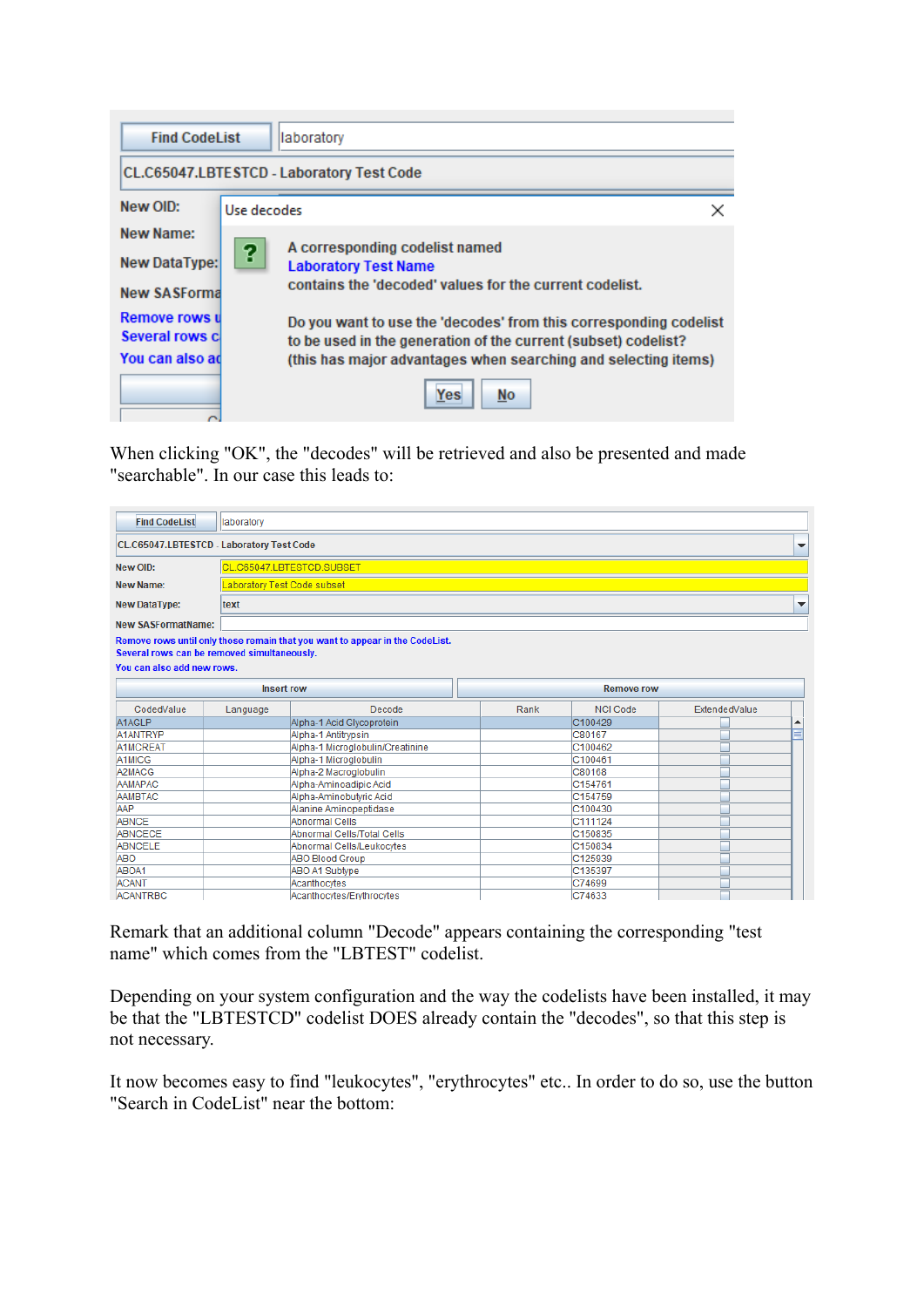| <b>Search in CodeList</b> | Sort CodeList Items on exit |
|---------------------------|-----------------------------|
| ΩK                        | Cancel                      |

## This will add a new dialog:

| <b>Find CodeList</b>                        | llaboratory                                         |               |                                       |                    |                                 |
|---------------------------------------------|-----------------------------------------------------|---------------|---------------------------------------|--------------------|---------------------------------|
| CL.C65047.LBTESTCD - Laboratory Test Code   |                                                     | <b>Search</b> |                                       |                    | ×                               |
| New OID:                                    | CL.C65047.LBTESTCD.SUB                              |               |                                       |                    |                                 |
| New Name:                                   | Laboratory Test Code subset                         | ?             | Search for:                           | <b>Search</b>      | <b>Find Next</b>                |
| <b>New DataType:</b>                        | text                                                |               | Whole words only<br><b>Match case</b> | <b>Add to list</b> | <b>Display list</b>             |
| <b>New SASFormatName:</b>                   |                                                     |               |                                       |                    |                                 |
| Several rows can be removed simultaneously. | Remove rows until only those remain that you want t |               |                                       |                    | <b>Recreate table from list</b> |
| You can also add new rows.                  |                                                     |               | <b>Close</b>                          |                    |                                 |
|                                             | <b>Insert row</b>                                   |               |                                       |                    |                                 |

In which we can start searching, e.g. for "leukocytes":

| Search |                                                                        |                    | ×                               |
|--------|------------------------------------------------------------------------|--------------------|---------------------------------|
| የ      | Search for: leukocytes                                                 | <b>Search</b>      | <b>Find Next</b>                |
|        | <b>Match case</b><br>Whole words only<br>$\overline{\phantom{a}}$<br>٠ | <b>Add to list</b> | <b>Display list</b>             |
|        |                                                                        |                    | <b>Recreate table from list</b> |
|        | <b>Close</b>                                                           |                    |                                 |

Clicking the "Search" button will start a search from the top of the list, clicking "Find Next" will start searching from the current position in the list.

First clicking the "Search" button shows us a first possibility:

| You can also add new Search |   |                                       |                    | ×                               |
|-----------------------------|---|---------------------------------------|--------------------|---------------------------------|
| CodedValue                  | ? | Search for: leukocytes                | <b>Search</b>      | bve<br><b>Find Next</b><br>de   |
| A1AGLP                      |   | <b>Match case</b><br>Whole words only | <b>Add to list</b> | <b>Display list</b>             |
| A1ANTRYP                    |   |                                       |                    |                                 |
| <b>A1MCREAT</b>             |   |                                       |                    |                                 |
| A1MICG                      |   |                                       |                    | <b>Recreate table from list</b> |
| A2MACG                      |   |                                       |                    |                                 |
| AAMAPAC                     |   | Close                                 |                    |                                 |
| AAMBTAC                     |   |                                       |                    |                                 |
| AAP                         |   | <u>paanine Aminopepudase</u>          |                    | <b>UT00430</b>                  |
| <b>ABNCE</b>                |   | Abnormal Cells                        |                    | C111124                         |
| <b>ABNCECE</b>              |   | Abnormal Cells/Total Cells            |                    | C150835                         |
| <b>ABNCELE</b>              |   | Abnormal Cells/Leukocytes             |                    | C150834                         |
| <b>ARO</b>                  |   | <b>ABO Blood Group</b>                |                    | C <sub>125939</sub>             |

"Abnormal Cells/Leukocytes" which however is not what we want. After several times clicking "Find Next" we get to: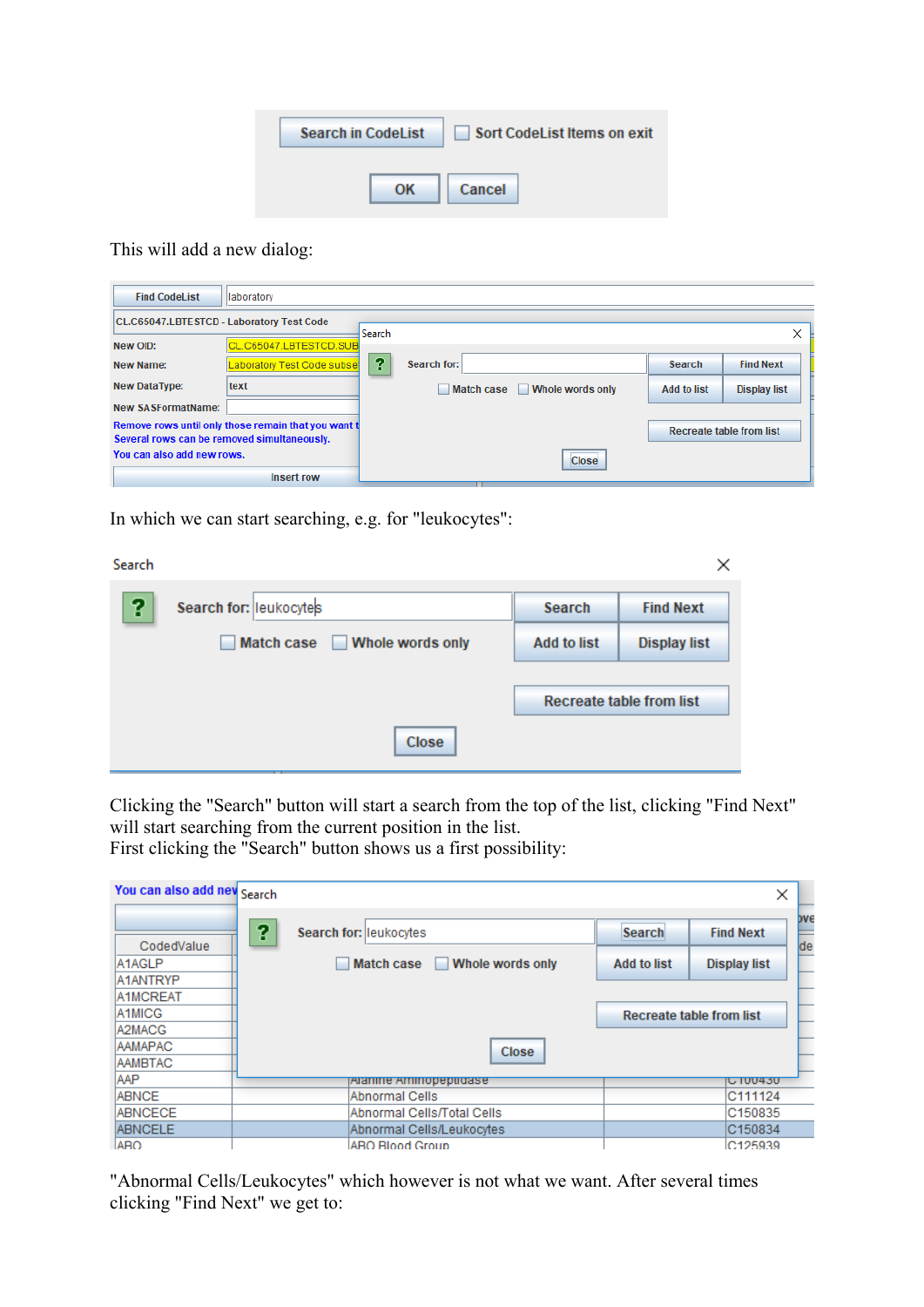| <b>VITECHOL</b>     |        | Vitamin F/Cholesterol                  |                    | C <sub>103448</sub>             |
|---------------------|--------|----------------------------------------|--------------------|---------------------------------|
| VITK                | Search |                                        |                    | ×                               |
| VITK1               |        |                                        |                    |                                 |
| VLDL                | ?      | Search for: leukocytes                 | <b>Search</b>      | <b>Find Next</b>                |
| VLDL1               |        |                                        |                    |                                 |
| VLDL2               |        | Whole words only<br><b>Match case</b>  | <b>Add to list</b> | <b>Display list</b>             |
| VLDL3               |        |                                        |                    |                                 |
| VLDLPSZ             |        |                                        |                    |                                 |
| VMA                 |        |                                        |                    | <b>Recreate table from list</b> |
| <b>VOLUME</b>       |        |                                        |                    |                                 |
| VTD2D3IT            |        | Close                                  |                    |                                 |
| <b><i>WFAAC</i></b> |        |                                        |                    |                                 |
| VZVAB               |        | <b>VUITCORD EVOIGT VIIUD / WINDOUT</b> |                    | <del>,,,,,,,,</del>             |
| VZVIGAAB            |        | Varicella Zoster Virus IgA Antibody    |                    | C98795                          |
| VZVIGGAB            |        | Varicella Zoster Virus IgG Antibody    |                    | C98796                          |
| <b>VZVIGMAB</b>     |        | Varicella Zoster Virus IgM Antibody    |                    | C98797                          |
| <b>WBC</b>          |        | Leukocytes                             |                    | C51948                          |

Which is the one we need. Remark that using the checkbox "Whole words only" would have speed up the process and considerably decreased the number of clicks.

As we want to create a "positive" list, we click "Add to list". At any time, the (temporary) list can be displayed using the "Display list" button:

| Language<br>Decoue |                       |                                            |                    | <b>IN dill</b>           |  |                              |
|--------------------|-----------------------|--------------------------------------------|--------------------|--------------------------|--|------------------------------|
|                    | Vitamin E/Cholesterol |                                            |                    | C103448                  |  | Items to keep                |
| Search             |                       |                                            |                    |                          |  | <b>WBC - Leukocytes</b>      |
|                    | ?                     | Search for: leukocytes                     | <b>Search</b>      | <b>Find Next</b>         |  |                              |
|                    |                       | <b>Match case</b><br>Whole words only<br>٠ | <b>Add to list</b> | <b>Display list</b>      |  |                              |
|                    |                       |                                            |                    |                          |  |                              |
|                    |                       |                                            |                    | Recreate table from list |  |                              |
|                    |                       | Close                                      |                    |                          |  | <b>Remove item from list</b> |
|                    |                       | ν αποσπά Συρισι νιταρ Απιτυναν             |                    | V11100                   |  |                              |
|                    |                       | Varicella Zoster Virus IgA Antibody        |                    | C98795                   |  | OK                           |
|                    |                       | Varicella Zoster Virus IgG Antibody        |                    | C98796                   |  |                              |
|                    |                       | Morioelle Zeeter Virue Johl Antibody       |                    | 000707                   |  |                              |

We can now repeat the same process for "erythrocytes". When an error is made and an item is accidently added to the list, it can always be removed again using the "Remove from list" button. For example:

| Items to keep |                                                                                                      |
|---------------|------------------------------------------------------------------------------------------------------|
|               | <b>WBC - Leukocytes</b><br><b>G6PDRBC - G6PD-Deficient Erythrocytes</b><br><b>RBC - Erythrocytes</b> |
|               | <b>Remove item from list</b>                                                                         |
|               | OΚ                                                                                                   |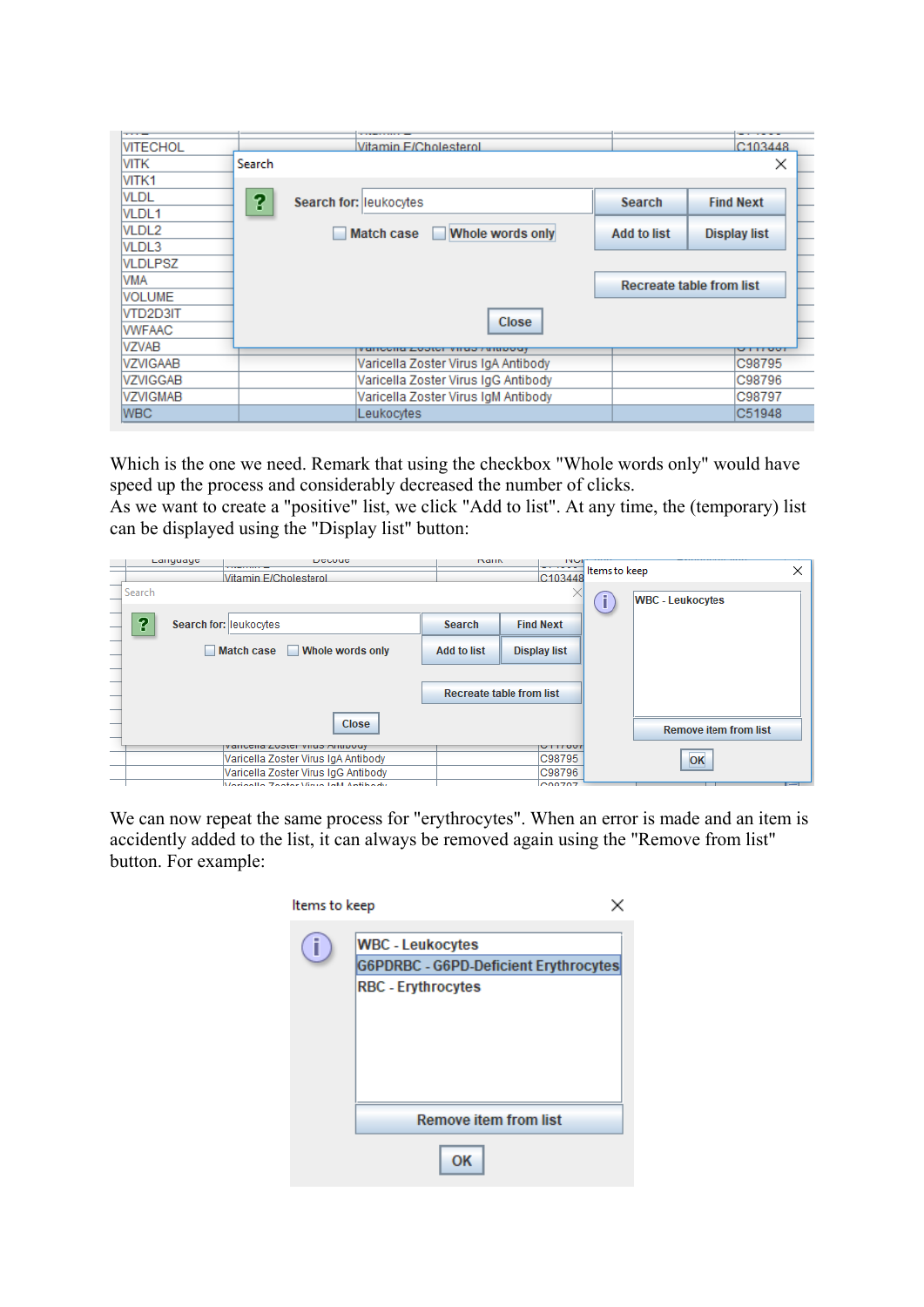We do not want to have "Deficient Erythrocytes" in the list, so we just select it and then click "Remove item from list".

We now also add "platelets", "mean platelet volume" and "platelet distribution width" in the same way as before. Using "Display list" this leads to:

| ?<br>Search for: platelet distribution width<br><b>Search</b><br><b>Find Next</b><br>Whole words only<br><b>Add to list</b><br><b>Match case</b><br><b>Display list</b><br><b>Recreate table from list</b><br><b>Close</b><br>X<br>Items to keep<br><b>Insert row</b><br>T<br><b>WBC - Leukocytes</b><br>CodedValue<br>Language<br><b>RBC - Erythrocytes</b><br>Parvovirus B1<br>PB19GGAB<br><b>PLAT - Platelets</b><br>Parvovirus B1<br>PB19GMAB<br><b>MPV - Mean Platelet Volume</b><br><b>PBG</b><br>Porphobilino<br><b>PDW - Platelet Distribution Width</b><br><b>PBGCREAT</b><br>Porphobilino<br>PCA3 mRNA<br><b>PC3MPSAM</b><br><b>PCA3MRNA</b><br><b>Prostate Can</b><br><b>PCDW</b><br>Platelet Com<br><b>PCNAG</b><br>Proliferating (<br><b>Remove item from list</b><br><b>Partial Pressi</b><br>PCO <sub>2</sub><br><b>Partial Pressi</b><br>PCO2ADJT<br>OK<br><b>PCP</b><br>Phencyclidine<br>Proprotein Comments | Search |       |  |  | × |  |  |  |
|-------------------------------------------------------------------------------------------------------------------------------------------------------------------------------------------------------------------------------------------------------------------------------------------------------------------------------------------------------------------------------------------------------------------------------------------------------------------------------------------------------------------------------------------------------------------------------------------------------------------------------------------------------------------------------------------------------------------------------------------------------------------------------------------------------------------------------------------------------------------------------------------------------------------------------|--------|-------|--|--|---|--|--|--|
|                                                                                                                                                                                                                                                                                                                                                                                                                                                                                                                                                                                                                                                                                                                                                                                                                                                                                                                               |        |       |  |  |   |  |  |  |
|                                                                                                                                                                                                                                                                                                                                                                                                                                                                                                                                                                                                                                                                                                                                                                                                                                                                                                                               |        |       |  |  |   |  |  |  |
|                                                                                                                                                                                                                                                                                                                                                                                                                                                                                                                                                                                                                                                                                                                                                                                                                                                                                                                               |        |       |  |  |   |  |  |  |
|                                                                                                                                                                                                                                                                                                                                                                                                                                                                                                                                                                                                                                                                                                                                                                                                                                                                                                                               |        |       |  |  |   |  |  |  |
|                                                                                                                                                                                                                                                                                                                                                                                                                                                                                                                                                                                                                                                                                                                                                                                                                                                                                                                               |        |       |  |  |   |  |  |  |
|                                                                                                                                                                                                                                                                                                                                                                                                                                                                                                                                                                                                                                                                                                                                                                                                                                                                                                                               |        |       |  |  |   |  |  |  |
|                                                                                                                                                                                                                                                                                                                                                                                                                                                                                                                                                                                                                                                                                                                                                                                                                                                                                                                               |        |       |  |  |   |  |  |  |
|                                                                                                                                                                                                                                                                                                                                                                                                                                                                                                                                                                                                                                                                                                                                                                                                                                                                                                                               |        |       |  |  |   |  |  |  |
|                                                                                                                                                                                                                                                                                                                                                                                                                                                                                                                                                                                                                                                                                                                                                                                                                                                                                                                               |        |       |  |  |   |  |  |  |
|                                                                                                                                                                                                                                                                                                                                                                                                                                                                                                                                                                                                                                                                                                                                                                                                                                                                                                                               |        |       |  |  |   |  |  |  |
|                                                                                                                                                                                                                                                                                                                                                                                                                                                                                                                                                                                                                                                                                                                                                                                                                                                                                                                               |        |       |  |  |   |  |  |  |
|                                                                                                                                                                                                                                                                                                                                                                                                                                                                                                                                                                                                                                                                                                                                                                                                                                                                                                                               |        |       |  |  |   |  |  |  |
|                                                                                                                                                                                                                                                                                                                                                                                                                                                                                                                                                                                                                                                                                                                                                                                                                                                                                                                               |        |       |  |  |   |  |  |  |
|                                                                                                                                                                                                                                                                                                                                                                                                                                                                                                                                                                                                                                                                                                                                                                                                                                                                                                                               |        |       |  |  |   |  |  |  |
|                                                                                                                                                                                                                                                                                                                                                                                                                                                                                                                                                                                                                                                                                                                                                                                                                                                                                                                               |        |       |  |  |   |  |  |  |
|                                                                                                                                                                                                                                                                                                                                                                                                                                                                                                                                                                                                                                                                                                                                                                                                                                                                                                                               |        | PCSK9 |  |  |   |  |  |  |

We now have all the terms that are represented in CDISC controlled terminology. When searching for "plateletcrit" we don't find anything, but we do nee it, so we need to extend the subset.

First click "Recreate table from list" in the "Search" panel.

This leads to that all items from the (very large) list are removed, and only our 5 items are retained:

| Search                  |                                         |                   |                             | $\times$                        |      |                   |               | $\overline{\phantom{a}}$ |
|-------------------------|-----------------------------------------|-------------------|-----------------------------|---------------------------------|------|-------------------|---------------|--------------------------|
| $\overline{\mathbf{?}}$ | Search for: platelet distribution width |                   | <b>Search</b>               | <b>Find Next</b>                |      |                   |               |                          |
|                         | <b>Match case</b>                       | Whole words only  | <b>Add to list</b>          | <b>Display list</b>             |      |                   |               | $\overline{\phantom{a}}$ |
|                         |                                         |                   |                             | <b>Recreate table from list</b> |      |                   |               |                          |
|                         |                                         | Close             |                             |                                 |      |                   |               |                          |
|                         |                                         |                   |                             |                                 |      |                   |               |                          |
|                         |                                         | <b>Insert row</b> |                             |                                 |      | <b>Remove row</b> |               |                          |
|                         | CodedValue                              | Language          |                             | Decode                          | Rank | <b>NCI Code</b>   | ExtendedValue |                          |
|                         | <b>MPV</b>                              |                   | Mean Platelet Volume        |                                 |      | C74730            |               | ▲                        |
|                         | <b>PDW</b>                              |                   | Platelet Distribution Width |                                 |      | C81962            |               |                          |
|                         | <b>PLAT</b>                             |                   | <b>Platelets</b>            |                                 |      | C51951            |               |                          |
|                         | <b>RBC</b>                              |                   | Erythrocytes                |                                 |      | C51946            |               |                          |

We will now add "plateletcrit" to the list as an "extension". This can easily be done by using the "Insert Row" button, and then filling the fields "CodedValue" and "Decode":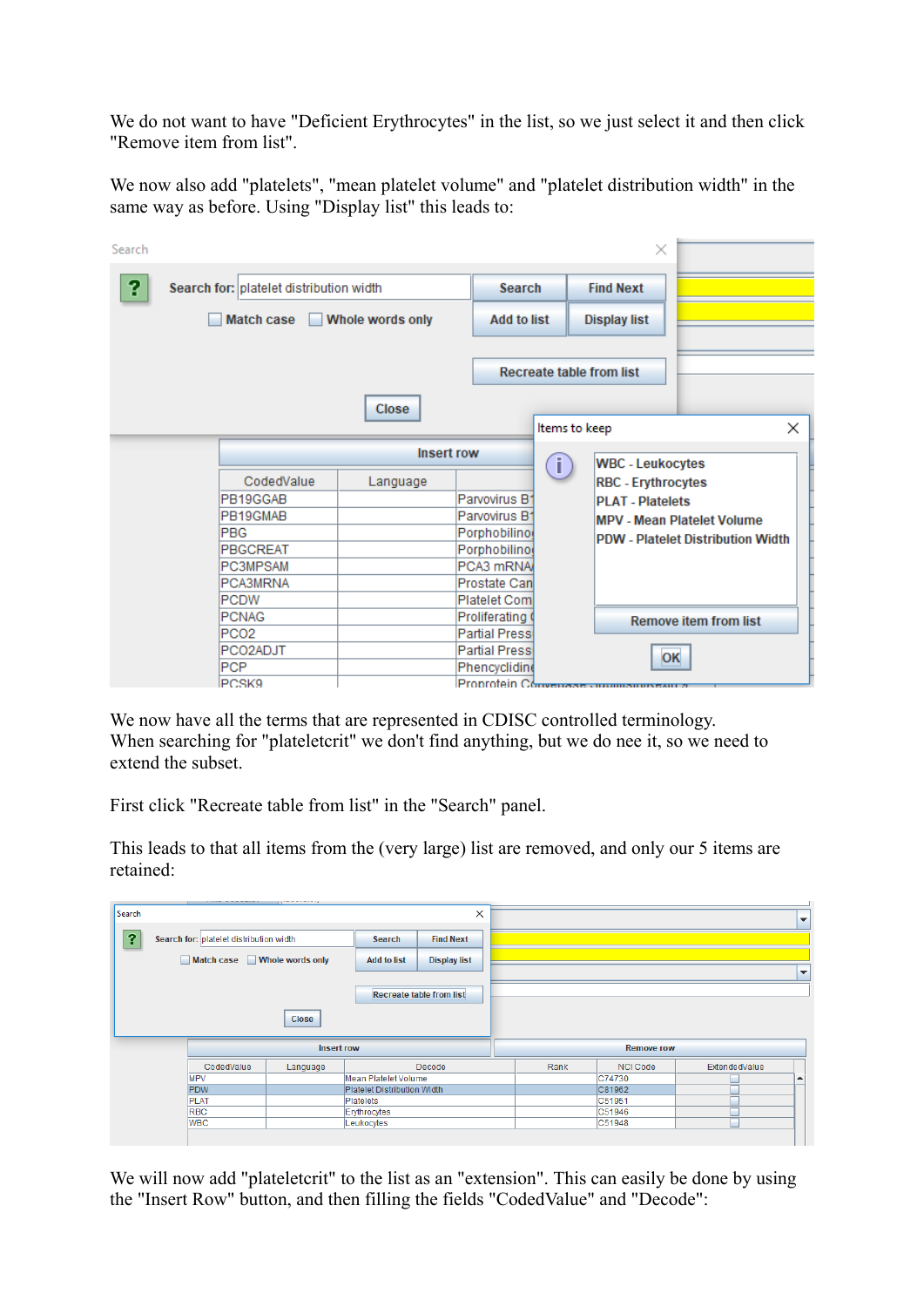|                                    | <b>Insert row</b> |                      | <b>Remove row</b> |          |                         |  |  |
|------------------------------------|-------------------|----------------------|-------------------|----------|-------------------------|--|--|
| CodedValue                         | Language          | Decode               | Rank              | NCI Code | ExtendedValue           |  |  |
| <b>MPV</b>                         |                   | Mean Platelet Volume |                   | C74730   | $\blacktriangle$        |  |  |
| PDW<br>Platelet Distribution Width |                   |                      | C81962            |          |                         |  |  |
| <b>PLAT</b>                        | Platelets         |                      |                   | C51951   |                         |  |  |
| <b>RBC</b><br>Erythrocytes         |                   |                      | C51946            |          |                         |  |  |
| <b>IWBC</b>                        |                   | Leukocytes           |                   | C51948   |                         |  |  |
| <b>PLATCRIT</b><br>Plateletcrit    |                   |                      |                   |          | $\overline{\mathbf{v}}$ |  |  |

<span id="page-7-1"></span>Remark that the "CodedValue" must be no longer than 8 characters<sup>[1](#page-7-0)</sup>. Also remark that the checkbox "ExtendedValue" is automatically checked, and that it is not possible to add an NCI code. This is smart, as of course sponsor extensions can never have an NCI code.

Done!

Of course, we need to repeat the whole process for the corresponding "test name" subset. This is tedious and error prone, so it is better to let the program do that for us.

After clicking "OK", the system will come with a new dialog:



Asking us whether we want to (additionally) store this created subset to an external file for later re-use, e.g. in other studies. Sponsors can so create a repository with "usually used subset codelist" and then later, in other mappings, reuse them. The latter can be done using the menu "Insert – xxxxxxxxxxxx". The file format used for storage is the CDISC ODM format.

When we click "No", another dialog appears:



It invites us to have the corresponding "Test Name" codelist generated automatically. Using this feature may save hours of work and avoid errors and mismatches between "Test

<span id="page-7-0"></span><sup>&</sup>lt;sup>1</sup> Another crazy SDTM limitation due to the use of the [completely](#page-7-1) outdated SAS Transport 5 (XPT) format.